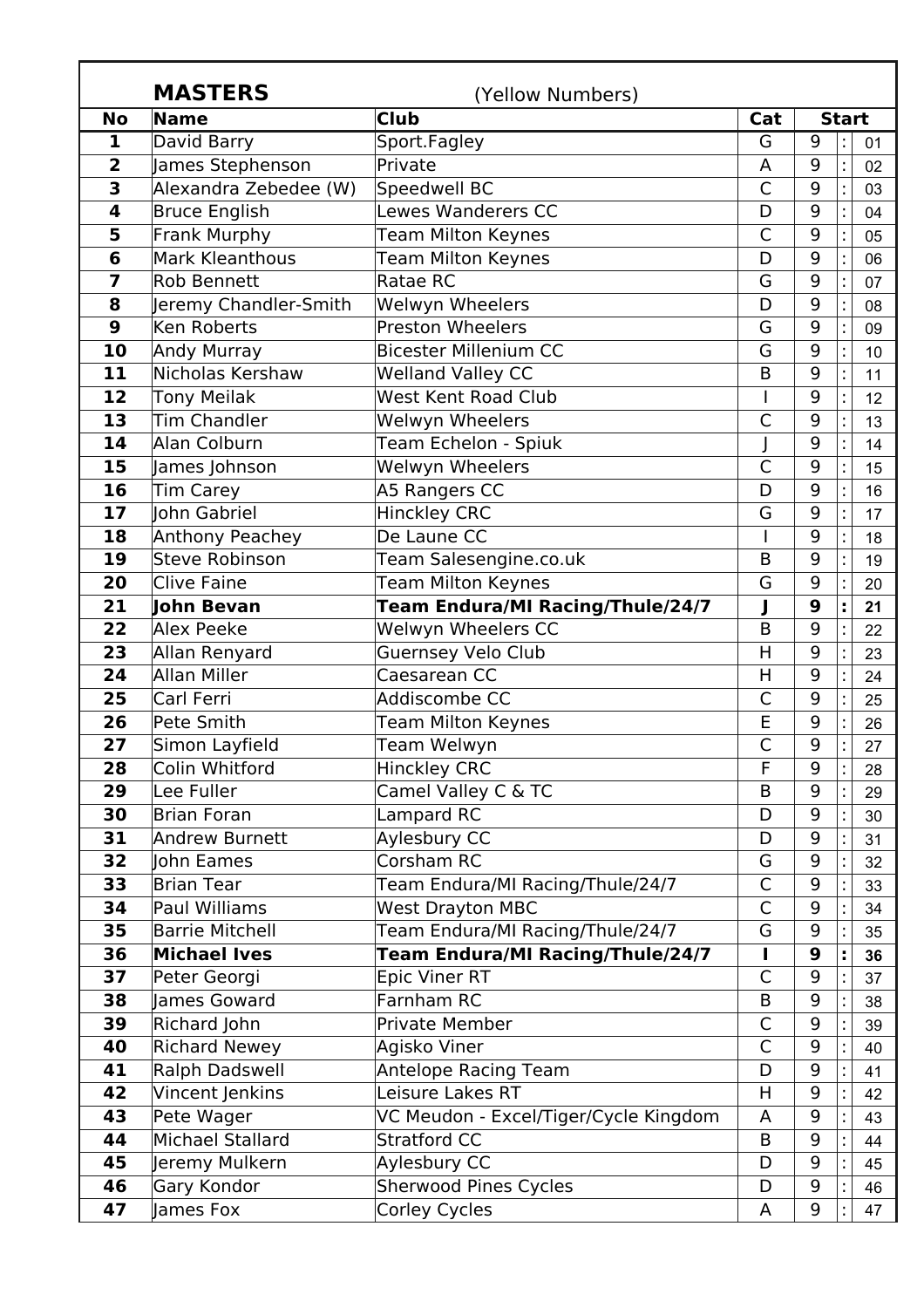| 48        | <b>Warren King</b>                 | Wyre Forest CRC                  | $\mathsf{C}$   | 9                   |  | 48 |  |  |
|-----------|------------------------------------|----------------------------------|----------------|---------------------|--|----|--|--|
| 49        | <b>Adrian Cox</b>                  | <b>Team Milton Keynes</b>        | D              | 9                   |  | 49 |  |  |
|           | <b>MASTERS</b><br>(Yellow Numbers) |                                  |                |                     |  |    |  |  |
| <b>No</b> | Name                               | <b>Club</b>                      |                | Cat<br><b>Start</b> |  |    |  |  |
| 50        | <b>Graham Huck</b>                 | <b>Doncaster Wheelers</b>        | G              | 9                   |  | 50 |  |  |
| 51        | Peter Weir                         | Maindenhead & District CC        | B              | 9                   |  | 51 |  |  |
| 52        | James Rutherford                   | ScienceinSport.com               | E              | 9                   |  | 52 |  |  |
| 53        | <b>Ben Nicholson</b>               | Twickenham CC/Evans Cycles       | D              | 9                   |  | 53 |  |  |
| 54        | <b>Steve Taylor</b>                | Wightlink/Offshore RT            | D              | 9                   |  | 54 |  |  |
| 55        | John Golder                        | <b>Chelmer CC</b>                | F              | 9                   |  | 55 |  |  |
| 56        | <b>Gavin Atkins</b>                | <b>Hemel Hempstead CC</b>        | $\mathsf B$    | 9                   |  | 56 |  |  |
| 57        | Peter Graham                       | North Hampshire RC               | D              | 9                   |  | 57 |  |  |
| 58        | <b>Simon Greenland</b>             | Maidenhead & District CC         | F              | 9                   |  | 58 |  |  |
| 59        | <b>Richard Webster</b>             | Team Welwyn                      | $\overline{C}$ | 9                   |  | 59 |  |  |
| 60        | Roy Chamberlain                    | Phil Corley/Cervelo              | $\overline{C}$ | 10                  |  | 00 |  |  |
| 61        | Paul Green                         | Westmead Team "88"               | D              | 10                  |  | 01 |  |  |
| 62        | <b>Geoff Perry</b>                 | <b>Team Milton Keynes</b>        | D              | 10                  |  | 02 |  |  |
| 63        | Simon Edney                        | North Devon Wheelers             | E              | 10                  |  | 03 |  |  |
| 64        | Mark Woolford                      | Diamond H-F.com RT               | $\mathsf{C}$   | 10                  |  | 04 |  |  |
| 65        | <b>Geoff Powell</b>                | High Wycombe CC                  | D              | 10                  |  | 05 |  |  |
| 66        | <b>Christopher Stocks</b>          | a3rg/PB Science/SIS              | $\mathsf{C}$   | 10                  |  | 06 |  |  |
| 67        | lan Brazier                        | Verulam CC                       | D              | 10                  |  | 07 |  |  |
| 68        | Christopher Lodge                  | Finsbury Park CC                 | F              | 10                  |  | 08 |  |  |
| 69        | Paul Verlander                     | Team Endura/MI Racing/Thule/24/7 | C              | 10                  |  | 09 |  |  |
| 70        | Peter Ward                         | <b>Stratford CC</b>              | B              | 10                  |  | 10 |  |  |
| 71        | <b>Martin Piper</b>                | Wightlink/Offshore RT            | B              | 10                  |  | 11 |  |  |
| 72        | <b>Eddie Adkins</b>                | <b>Bournmouth Arrow</b>          | G              | 10                  |  | 12 |  |  |
| 73        | Stuart Lemanski                    | <b>API Metrow-Silverhook</b>     | A              | 10                  |  | 13 |  |  |
| 74        | <b>Huw Roberts</b>                 | <b>Paramount CRT</b>             | B              | 10                  |  | 14 |  |  |
| 75        | Sean Williams                      | Wightlink/Offshore RT            | B              | 10                  |  | 15 |  |  |
| 76        | lan White                          | Farnham Road Club                | D              | 10                  |  | 16 |  |  |
| 77        | David Wheeler                      | Rye & District Wheelers          | C              | 10                  |  | 17 |  |  |
| 78        | Alan Tunnicliffe                   | North Notts Olympic RC           | E              | 10                  |  | 18 |  |  |
| 79        | Julian Smith                       | <b>Hemel Hempstead CC</b>        | $\mathsf{C}$   | 10                  |  | 19 |  |  |
| 80        | <b>Bryce Dyer</b>                  | a3rg/PB Science/SIS              | A              | 10                  |  | 20 |  |  |
| 81        | Paul Pickup                        | Cycle Kingdom Race Team          | A              | 10                  |  | 21 |  |  |
| 82        | Nicholas English                   | Mar Services/Hale Partnership    | A              | 10                  |  | 22 |  |  |
| 83        | David Lund                         | Symbol Signs RC                  | D              | 10                  |  | 23 |  |  |
| 84        | Ian Marshall                       | Team Milton Keynes               | $\mathsf{C}$   | 10                  |  | 24 |  |  |
| 85        | Michael Donnelly                   | <b>LVRC</b>                      | D              | 10                  |  | 25 |  |  |
| 86        | Jimmy Wright                       | <b>Preston Wheelers</b>          | A              | 10                  |  | 26 |  |  |
| 87        | John Herring                       | Leamington C & AC                | F              | 10                  |  | 27 |  |  |
| 88        | Christopher Baldwin                | Eagle RC                         | E              | 10                  |  | 28 |  |  |
| 89        | <b>Andrew Meilak</b>               | <b>ODLS.com Racing</b>           | $\mathsf{C}$   | 10                  |  | 29 |  |  |
| 90        | John Wager                         | <b>Felt Racing</b>               | B              | 10                  |  | 30 |  |  |
| 91        | <b>Simon Cannings</b>              | <b>Team Milton Keynes</b>        | B              | 10                  |  | 31 |  |  |
| 92        | Darren Barclay                     | <b>Arctic /Premier RT</b>        | B              | 10                  |  | 32 |  |  |
| 93        | <b>Guy Preece</b>                  | Gloucester City CC/Rudy          | D              | 10                  |  | 33 |  |  |
| 94        | John Dowling                       | <b>Hemel Hempstead CC</b>        | E              | 10                  |  | 34 |  |  |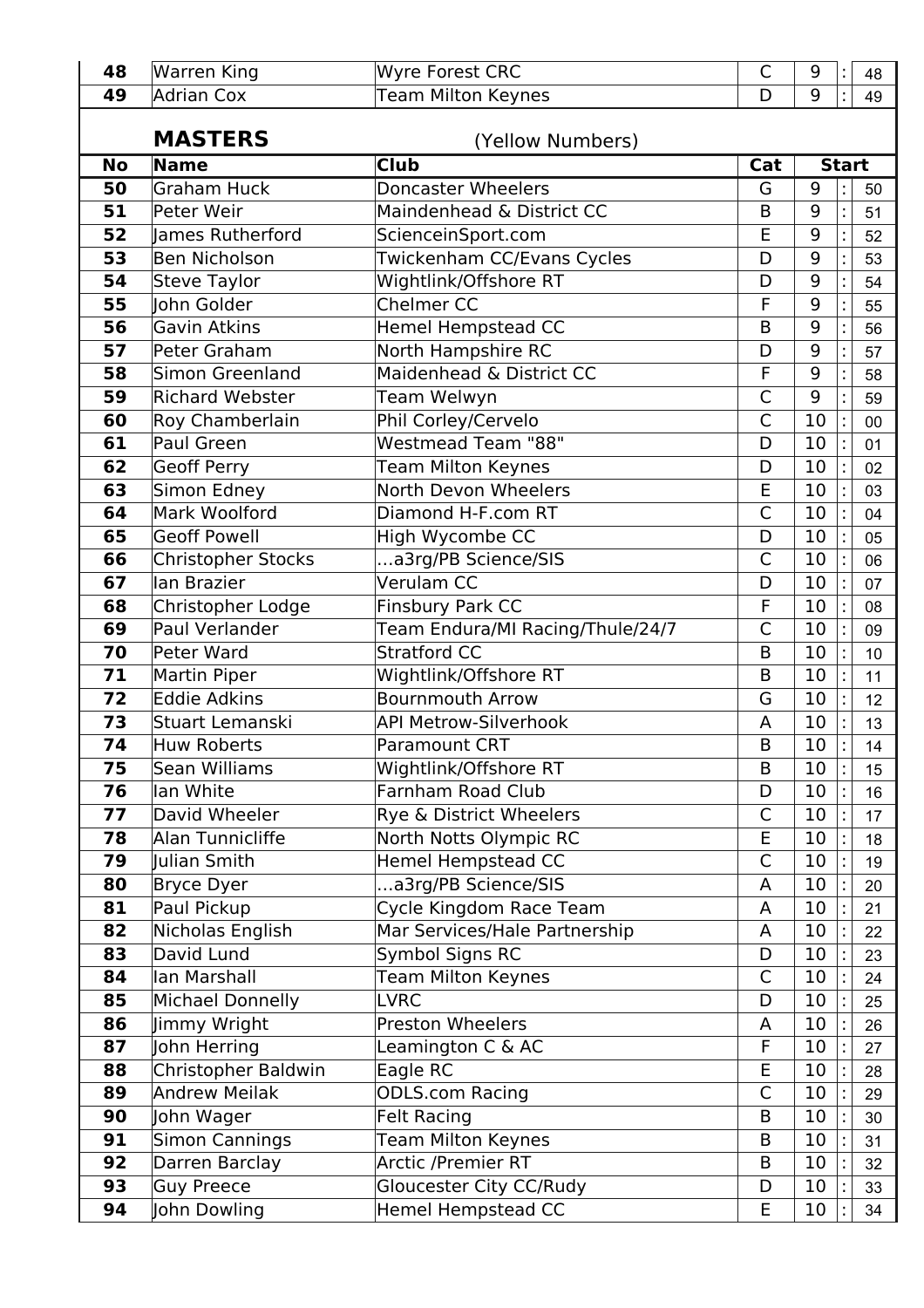| 95         | Aaron McCaffrey                       | AW Cycles.co.uk                                           | B              | 10           |    | 35       |
|------------|---------------------------------------|-----------------------------------------------------------|----------------|--------------|----|----------|
| 96         | Colin Roshier                         | Team Quest-The BIKE shop                                  | D              | 10           |    | 36       |
| 97         | Alan Newark                           | Planet X                                                  | G              | 10           |    | 37       |
| 98         | <b>Paul Davis</b>                     | <b>St Ives CC</b>                                         | $\mathsf{C}$   | 10           |    | 38       |
|            |                                       |                                                           |                |              |    |          |
|            | <b>MASTERS</b><br>(Yellow Numbers)    |                                                           |                |              |    |          |
| <b>No</b>  | <b>Name</b>                           | <b>Club</b>                                               | Cat            | <b>Start</b> |    |          |
| 99         | Gisli Jenkins                         | Sherwood CC                                               | C              | 10           |    | 39       |
| 100        | <b>Earl Smith</b>                     | Royal Dean Forest CC                                      | B              | 10           |    | 40       |
| 101        | <b>Tim Carter</b>                     | North Bucks Road Club                                     | $\mathsf{C}$   | 10           |    | 41       |
| 102        | Patrick Brennan                       | a3rg/PB Science/SIS                                       | A              | 10           |    | 42       |
| 103        | <b>Gavin Rumbles</b>                  | <b>CC Luton</b>                                           | $\overline{C}$ | 10           |    | 43       |
| 104        | Kevin Tye                             | <b>ODL Securities/Pushbikes</b>                           | D              | 10           |    | 44       |
| 105        | <b>Gerard Oram</b>                    | Bynea CC                                                  | D              | 10           |    | 45       |
| 106        | Gawie Nienaber                        | Farnham RC                                                | E              | 10           |    | 46       |
| 107        | lake Prior                            | VC St Raphael (Waite Contractors)                         | D              | 10           |    | 47       |
| 108        | lan Houvenaghel                       | One and All Cycling/Bike Chain                            | C              | 10           |    | 48       |
| 109        | Simon Berogna                         | <b>Wyndy Milla</b>                                        | B              | 10           |    | 49       |
| 110        | <b>Bob Garlinge</b>                   | <b>Team Quest-The BIKE shop</b>                           | F              | 10           |    | 50       |
| 111        | <b>Andy Eagers</b>                    | Derby Mercury RC                                          | D              | 10           |    | 51       |
| 112        | Dave Dent                             | Wightlink/Offshore RT                                     | D              | 10           |    | 52       |
| 113        | <b>Mark Simmons</b>                   | <b>Team Milton Keynes</b>                                 | B              | 10           |    | 53       |
| 114        | <b>Ben Anstie</b>                     | Chippenham Wheelers                                       | A              | 10           |    | 54       |
| 115        | <b>Scott Walker</b>                   | I-Ride RT/MG Decor                                        | A              | 10           |    | 55       |
| 116        | lan Greenstreet                       | Newbury RC                                                | D              | 10           |    | 56       |
| 117        | <b>Reg Smith</b>                      | <b>DCB Kent</b>                                           | G              | 10           |    | 57       |
| 118        | Adam Topham                           | High Wycombe CC                                           | $\mathsf{C}$   | 10           |    | 58       |
| 119        | <b>Colin Griffiths</b>                | <b>Welland Valley CC</b>                                  | E              | 10           |    | 59       |
| 120        | David Pollard                         | In-Gear Quickvit RT                                       | E              | 11           |    | $00\,$   |
| 121        | James Heaton                          | Leisure Lakes RT                                          | $\mathsf{C}$   | 11           |    | 01       |
| 122        | Paul Holdsworth                       | Hounslow & District Wheelers                              | D<br>E         | 11           | t  | 02       |
| 123        | David Johnson                         | High Wycombe CC                                           |                | 11           |    | 03       |
| 124        | <b>Scott Rose</b>                     | Westbrook Cycles/Scott                                    | B              | 11<br>11     |    | 04       |
| 125        | Jason Gurney                          | <b>Team Milton Keynes</b>                                 | $\mathsf{C}$   |              |    | 05       |
| 126<br>127 | James Whatling                        | <b>BMC UK Racing Team</b>                                 | B              | 11<br>11     |    | 06       |
| 128        | Daniel Thorogood<br><b>Simon Tout</b> | Clwb Beicio Ystwyth<br><b>Velocity Bikes Cycling Club</b> | D<br>B         | 11           |    | 07       |
| 129        |                                       | <b>Stourbridge Velo</b>                                   | н              | 11           | t, | 08       |
| 130        | <b>Roger Iddles</b><br>Steve Legg     | RT 316                                                    | B              | 11           |    | 09       |
| 131        | Graeme Stirzaker                      | a3rg/PB Science/SIS                                       | C              | 11           |    | 10<br>11 |
| 132        | <b>Rob Weare</b>                      | <b>Team Midland Racing</b>                                | D              | 11           |    | 12       |
| 133        | <b>Guy Powdrill</b>                   | London Dynamo/Prologue                                    | B              | 11           |    | 13       |
| 134        | Charles Zanettacci                    | Leisure Lakes RT                                          | D              | 11           |    |          |
| 135        | Stephen Whitewick                     | Utag Yahama.com                                           | D              | 11           |    | 14<br>15 |
| 136        | Jeremy Ponting                        | a3rg/PB Science/SIS                                       | B              | 11           |    | 16       |
| 137        | <b>Martin Garner</b>                  | Team I Ride - MG Décor                                    | A              | 11           |    | 17       |
| 138        | <b>Martin Smith</b>                   | AW Cycles.co.uk                                           | C              | 11           |    | 18       |
| 139        |                                       | Fibrax Wrexham RC                                         | A              | 11           |    | 19       |
|            |                                       |                                                           |                |              |    |          |
|            | David Crawley                         |                                                           |                |              |    |          |